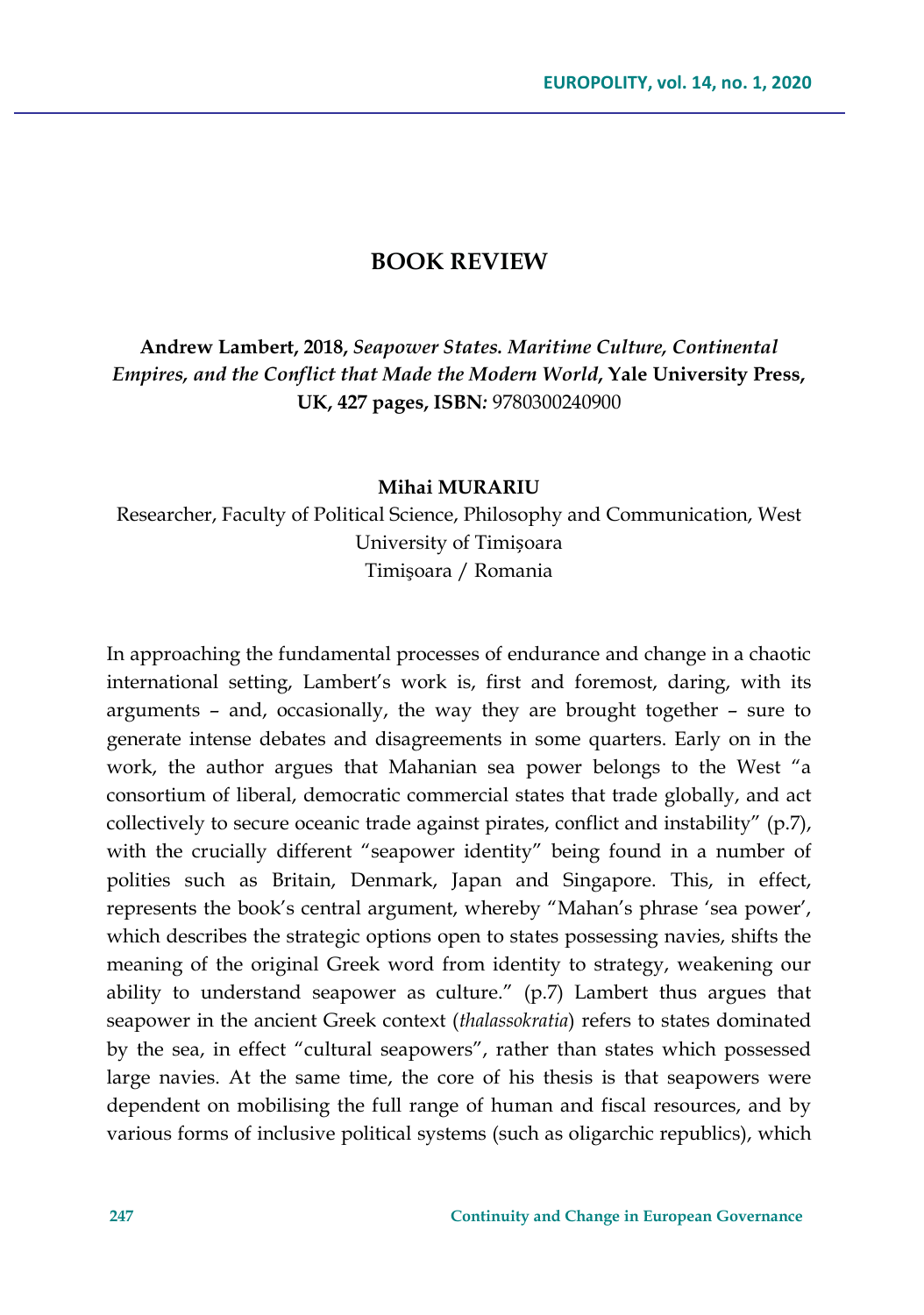enabled such polities to compete against continental imperial polities, who were, Lambert argues, rigid, militaristic, focused on a centralised political system and a command economy, and who feared the subversive potential of seapowers.

Thus, the struggle between various seapower republics and continental hegemons is not only seen from a geopolitical standpoint, but also as a longrunning series of cultural battles, dealing with identity and values (p.10). As long as seapowers were able to make use of their strengths to maintain a balance in the international system, they were able to prosper. It was in the change of the distinctive weapons of the seapower states that the seeds of disaster could ultimately be found. Therefore: "Seapowers that attempted to wield the weapon of continental might, mass military mobilisation – the Dutch Republic between 1689 and 1713, and Britain from 1916 to 1918 – were destroyed by the effort, even if they 'won' the war. Only continental powers use navies to advance totalwar strategies of annihilation or unconditional surrender. This strategic model, employed by Rome, was Mahan's legacy to the United States. Rome possessed strategic sea power, but neither Rome nor the United Sates were seapowers." (p.15) Moreover, the author justifies his decision on focusing solely on the European dimension of seapower – rather than engaging with other non-European states with maritime traditions – due to his wish for the work to be read as "the collective study of a coherent, interrelated group of seapower states, states that were acutely and overtly conscious of the intellectual heritage left by their precursors", going back to the Athenian invention of thalassocracy via the Minoans "to avoid the stigma of having been the first such state and to obscure a profound debt to the Phoenicians" (p.16).

The book's first – and possibly most important – chapter deals with the creation of seapower identity, pitting the seapower polities of the Eastern Mediterranean against the cosmocratic claims of Mesopotamian empires. In what functions as arguably the most important distinction of the book – which is encountered, with varying degrees, in subsequent chapters – Lambert paints a picture of static imperialism and restless seapower dynamism. In his vision, the Egyptian and Mesopotamian polities, "constrained by regions, river based, hemmed in by desert and mountains" and with political heartlands distant from the ocean, defined political success according to domestic stability and territorial conquest,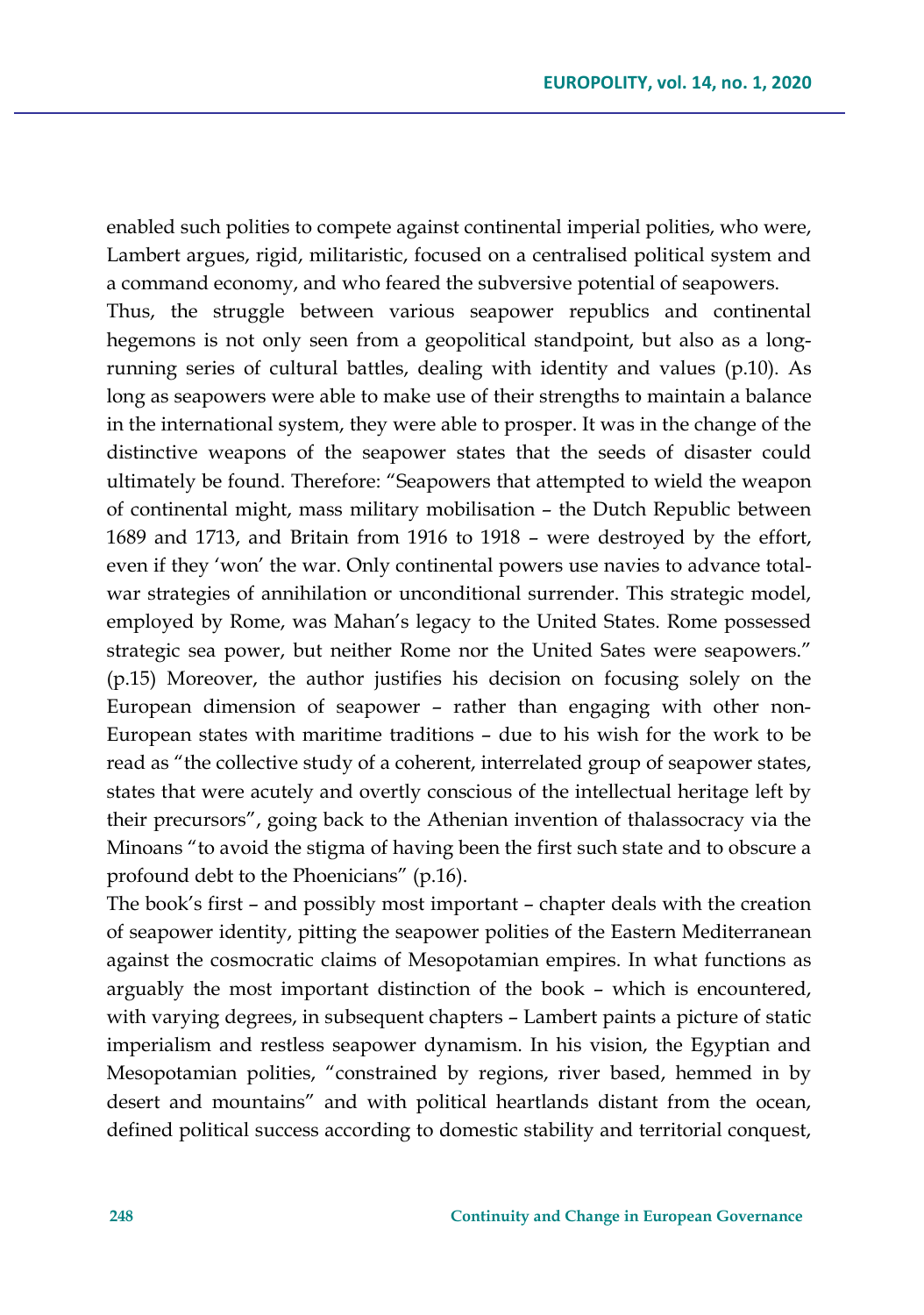while their geography added to a sense of exceptionalism and superiority (p.18). Whereas such states pursued universal monarchies, "pedestrian prospects and military solutions", whereas seapower states favoured innovation, exploration, compromise and balance. The Phoenician polities which favoured seapower thus represent distinct, innovative, prosperous societies, with the great city of Tyre being the most representative. At the same time, the Tyrian "'maritime imperial' model" – albeit destroyed by the return to prominence of continental actors – would be encountered in the much more ambitious policies of later seapowers, thus reflecting "enduring economic and strategic realities." (p.34). Among these, one encounters the militaristic dimension added by the Greeks to the existing Phoenician model.

Accordingly, the second chapter focuses on the Athenian thalassocratic experiment, which – in Thucydides' critique of democracy, imperialism and seapower – quickly led to its transformation from heroic city-state to a democracy which was, nonetheless, an imperial tyrant for other Greek citystates (p.70). Just as the dynamic, democratic Athens was seen a major military and cultural threat by continental Sparta and Persia, the Carthaginian seapower state – "an obvious precursor of Venice, and Britain" (p.83) – would be later seen as a deadly enemy by the Romans, with chapter 3 focussing on the cultural war between a defensive, compromise-oriented Carthage and an aggressive, militaristic Rome. The next chapter deals with the way in which Venice "introduced seapower to the West as an intermediary between two worlds, and two epochs" (p.131). The successor to the extraordinary Venetian state is found in the next chapter, dealing with the brief Dutch moment of focus towards seapower, a prosperous republic in a world of monarchies. Chapter six, in turn, looks at Rhodes, Genoa, and Portugal, with Lambert explaining how each of them, while dependent on fleets, did not possess a true seapower culture, with even Portugal retaining "an aristocratic terrestrial culture, where blood and land mattered far more than the undignified business of seafaring trade" (p. 222), with the sea acquiring an important place in Portuguese culture only in the late 19th century (p.225). And whereas navies may become the tools of autocracies as demonstrated in the chapter dealing with Peter the Great's ambition – maritime culture is a different thing altogether. This was certainly the case in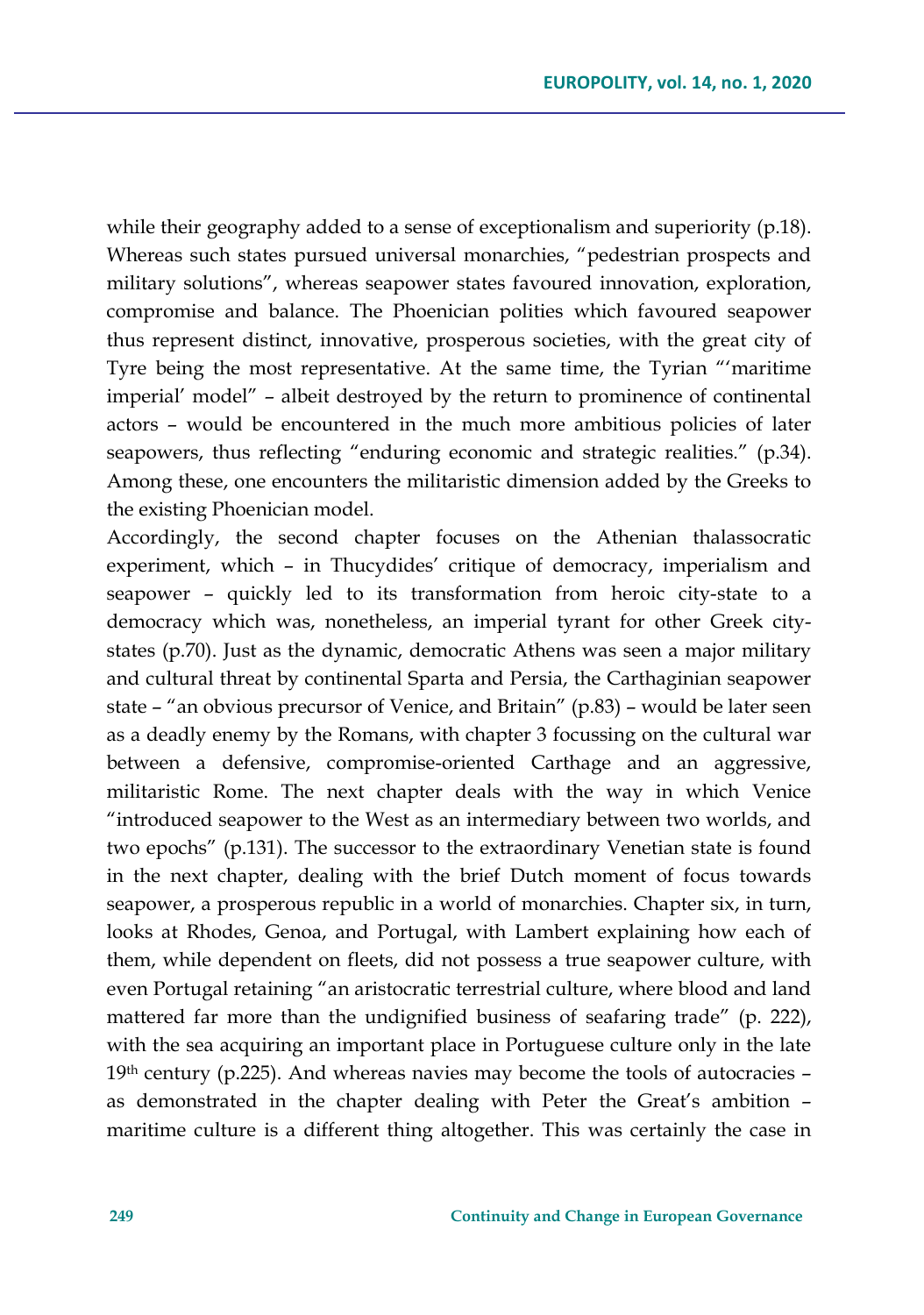England, which first embraced seapower under Henry VIII (p.269), with the commercial classes later becoming committed to seapower since they feared the return of a Catholic dynasty (p.276). Thus, "between 1688 and 1945, Britain worked within a multi-polar state system to prevent the creation of successive universal monarchies in Europe, sustaining anti-hegemonic coalitions with money and naval might, which compensated for military weakness" (p.289). That Britain ceased being a strategic seapower after 1945 was mainly due to American policy, which actively worked to end Britain's dominance of global trade and to dismantle its imperial system (pp.303-307). Chapter nine discusses the role and importance of seapower today, arguing that, despite their vast resources and naval potential, states such as China, and even the United States – with the most powerful fleet in human history –, are not seapowers. The European Union is also briefly considered as a negative example, "an unaccountable protectionist system that has impoverished and infantilized most member states, to the advantage of German industry, in order to integrate old, culturally diverse nations into a homogenised monolith, […] in danger of becoming a *Zollverein* for the twenty-first century", or even "an empire, not a nation, closer to Russia and China than the liberal democratic nation states that are the legacy of seapower" (p. 319).

A discussion of the book's ideas must firstly take into account the scope and ambition of such a work. One cannot escape the feeling that, in choosing to tell the story of innovative, restless, dynamic cultures which favoured trade rather than the militarist, hegemonic, static monocultures associated with states pursuing the symbol of world monarchy, the author has created a somewhat deterministic scheme, which threatens to break, rather than gracefully bend under the weight of contingency, individual agency, and the many other factors which led to the choices made by continental and coastal polities in shaping their own cultures, not least in their strategic vision concerning various rivals and allies. In approaching the subject as the history of an idea, Lambert skilfully integrates history, politics, economics, strategy, and art in the story of a process which contributed to the rise of modernity. It is often an illuminating synthesis, even as some of the author's conclusion will be forcefully challenged by various experts. Whether it has to do with the impact of Greek militarism on seapower,